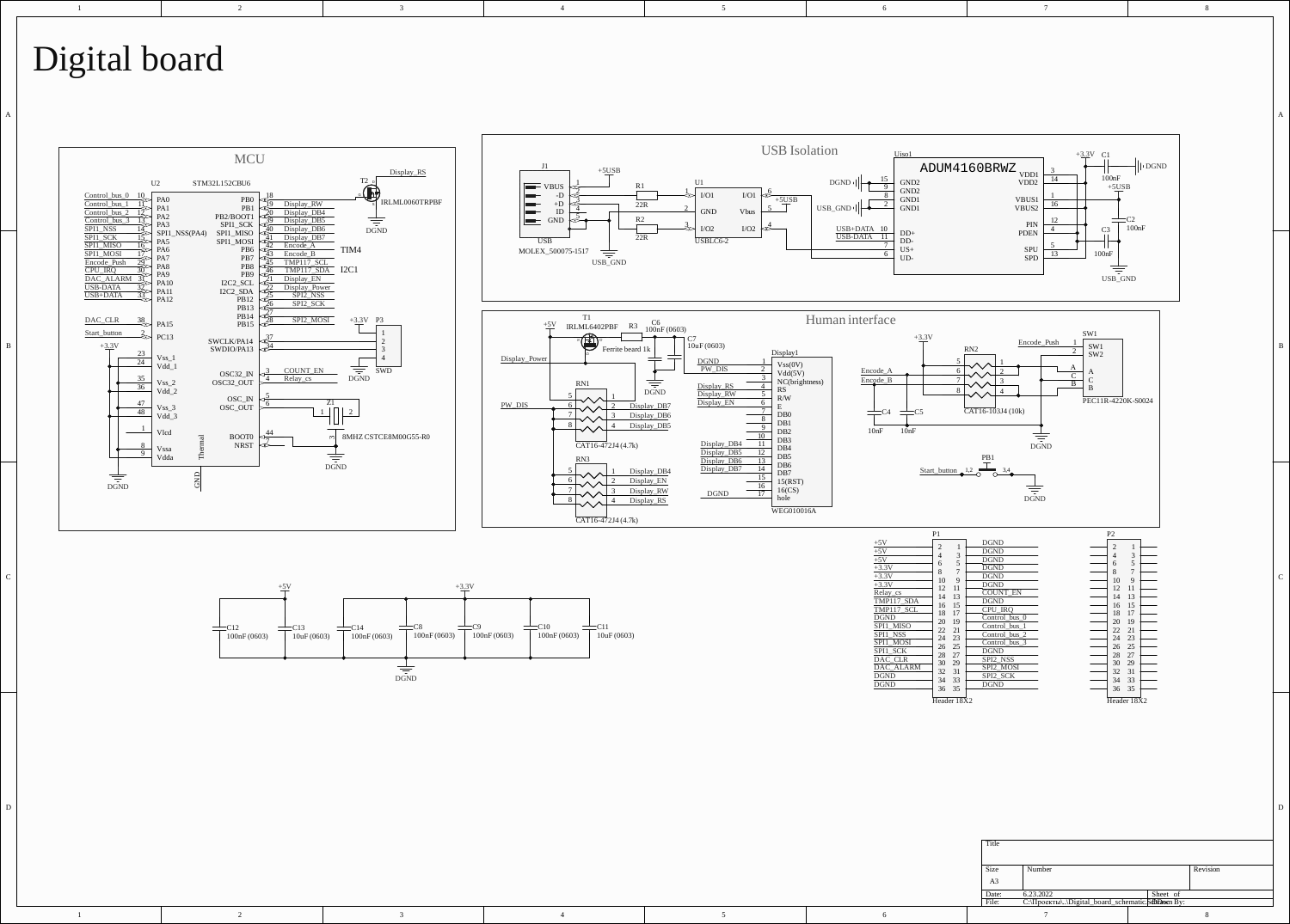

3

 $\overline{2}$ 

1 2 3 4

4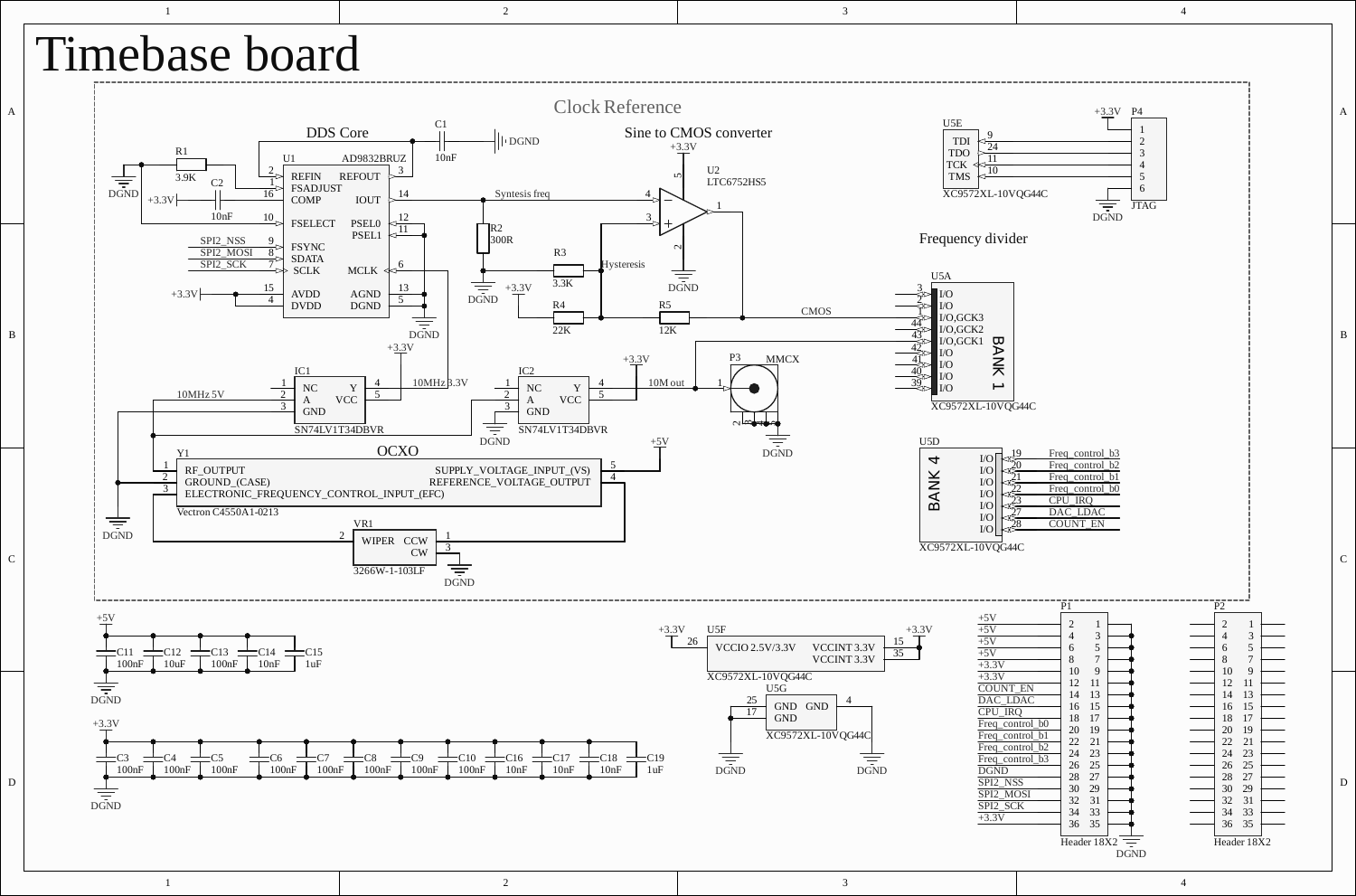## DAC board

2

3

1



4

5

6

7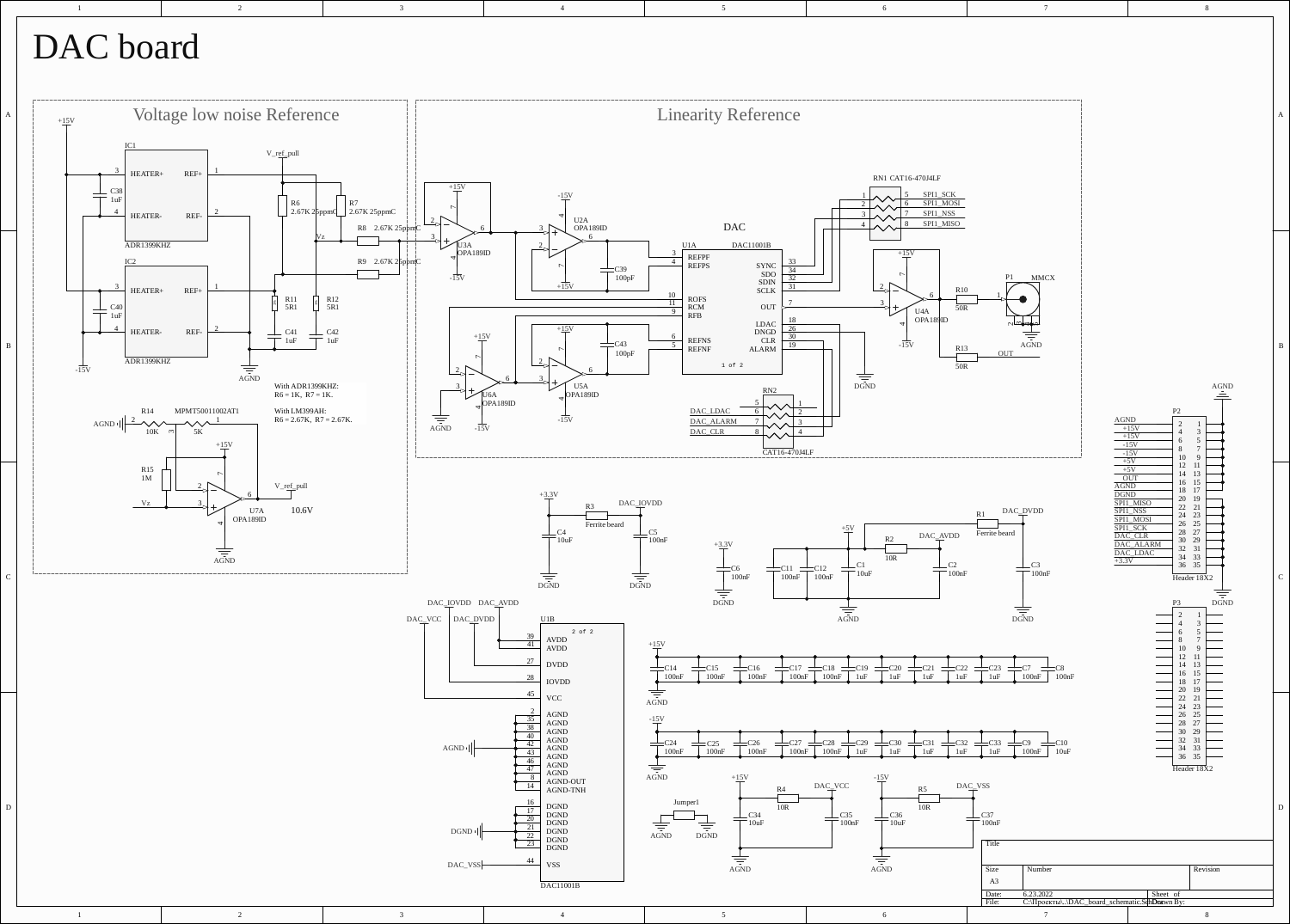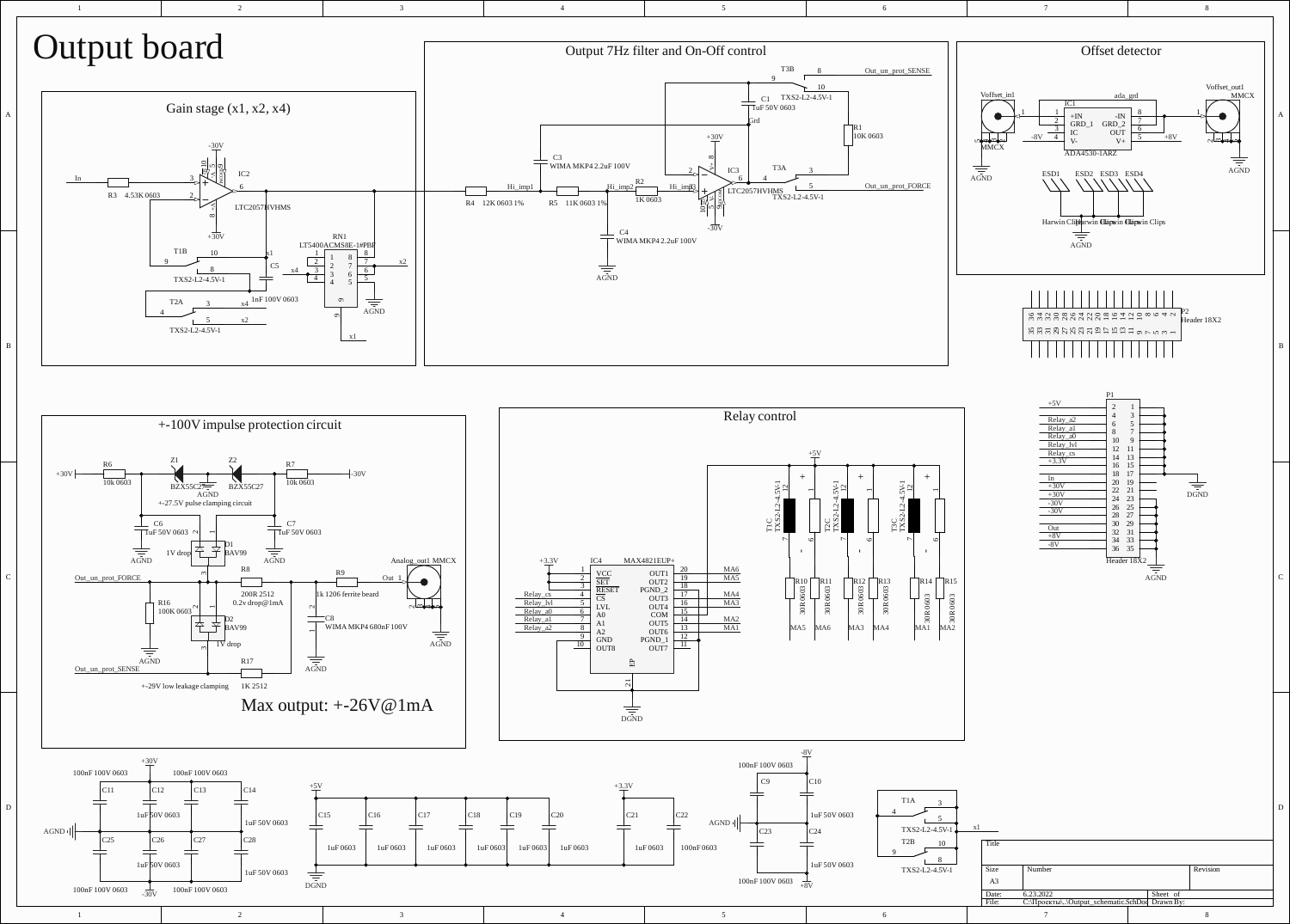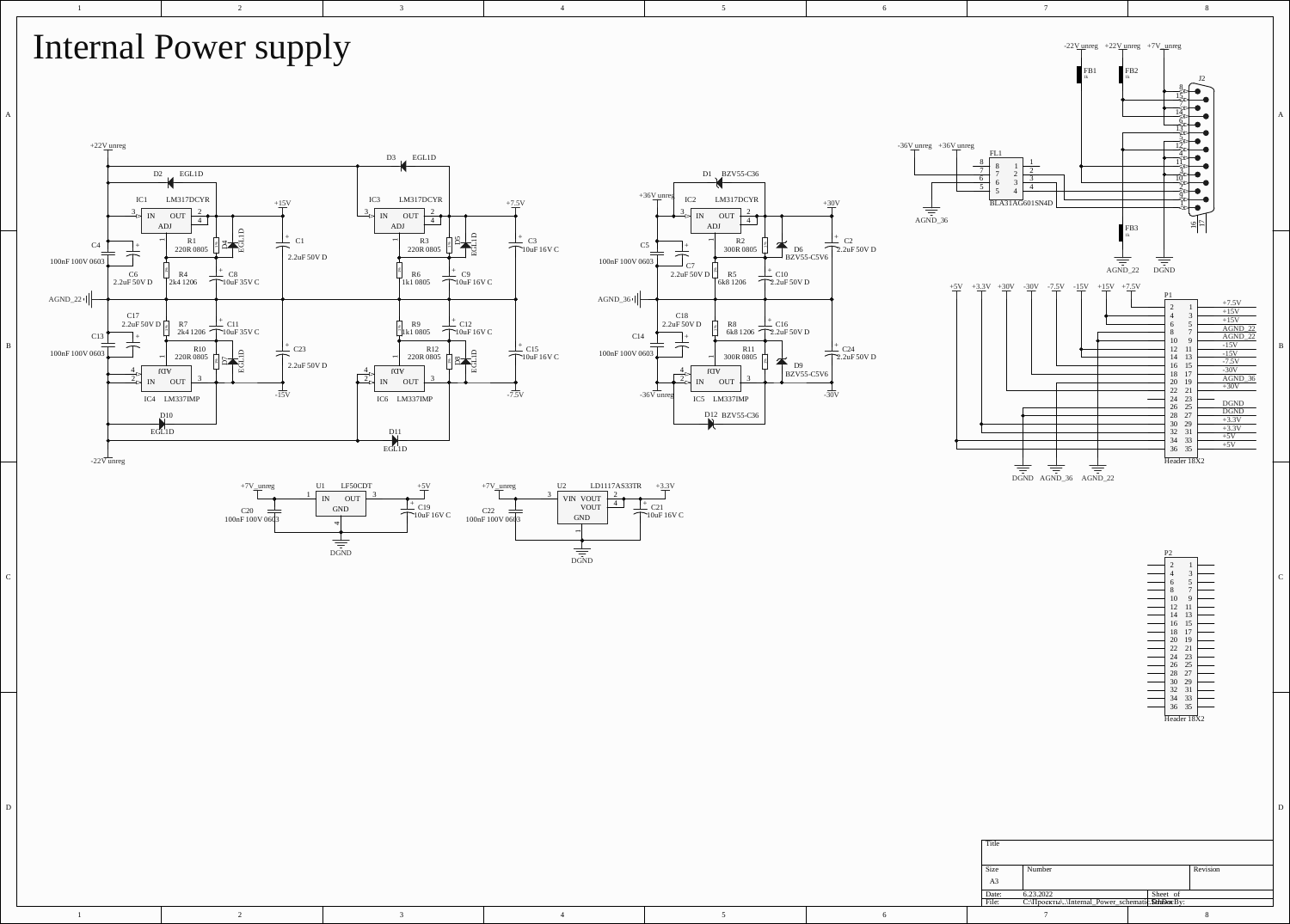

## Motherboard

1



2

3

4



5

6

7

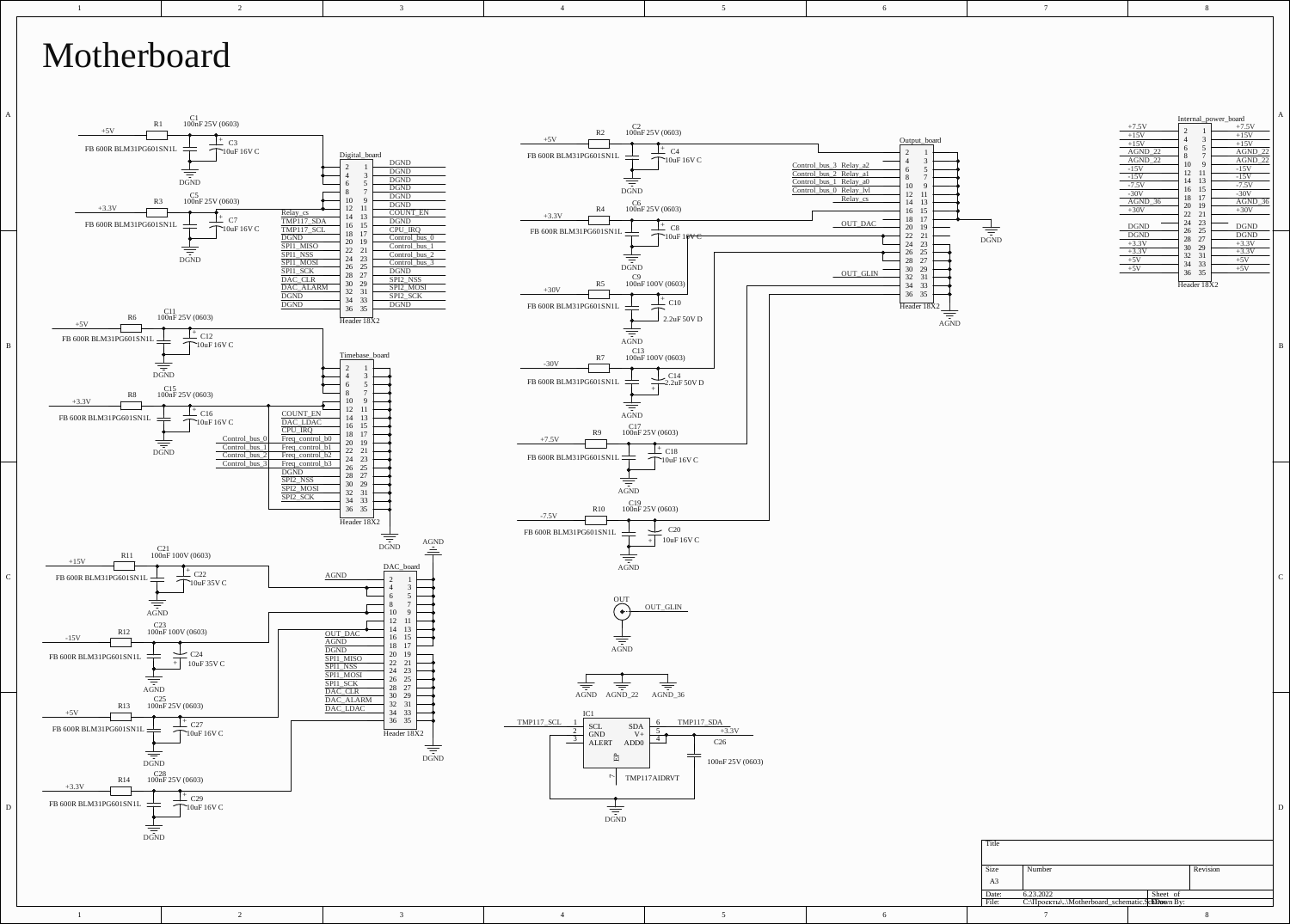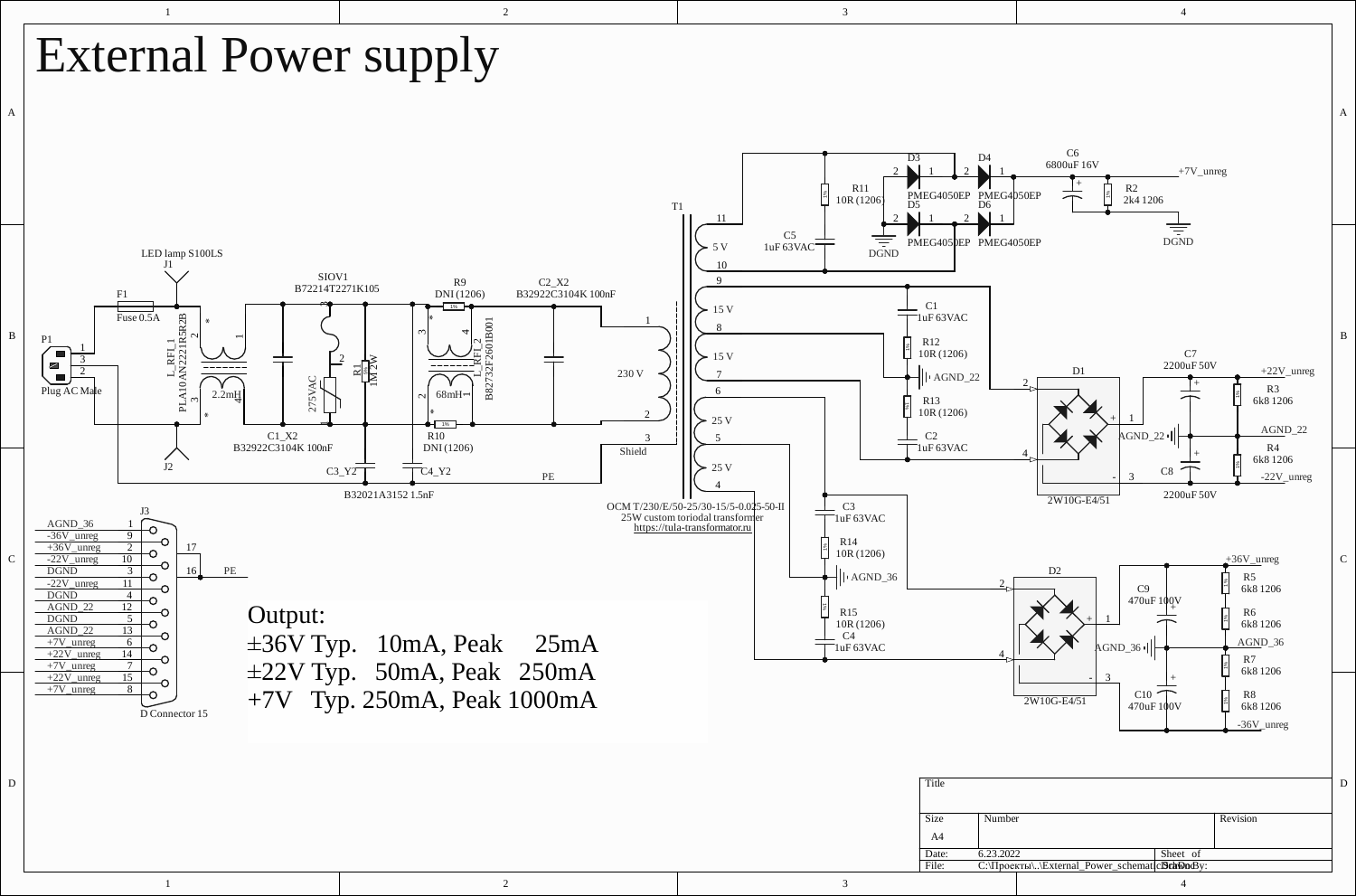

 $\mathbf{1}$ 

 $\overline{2}$ 

3